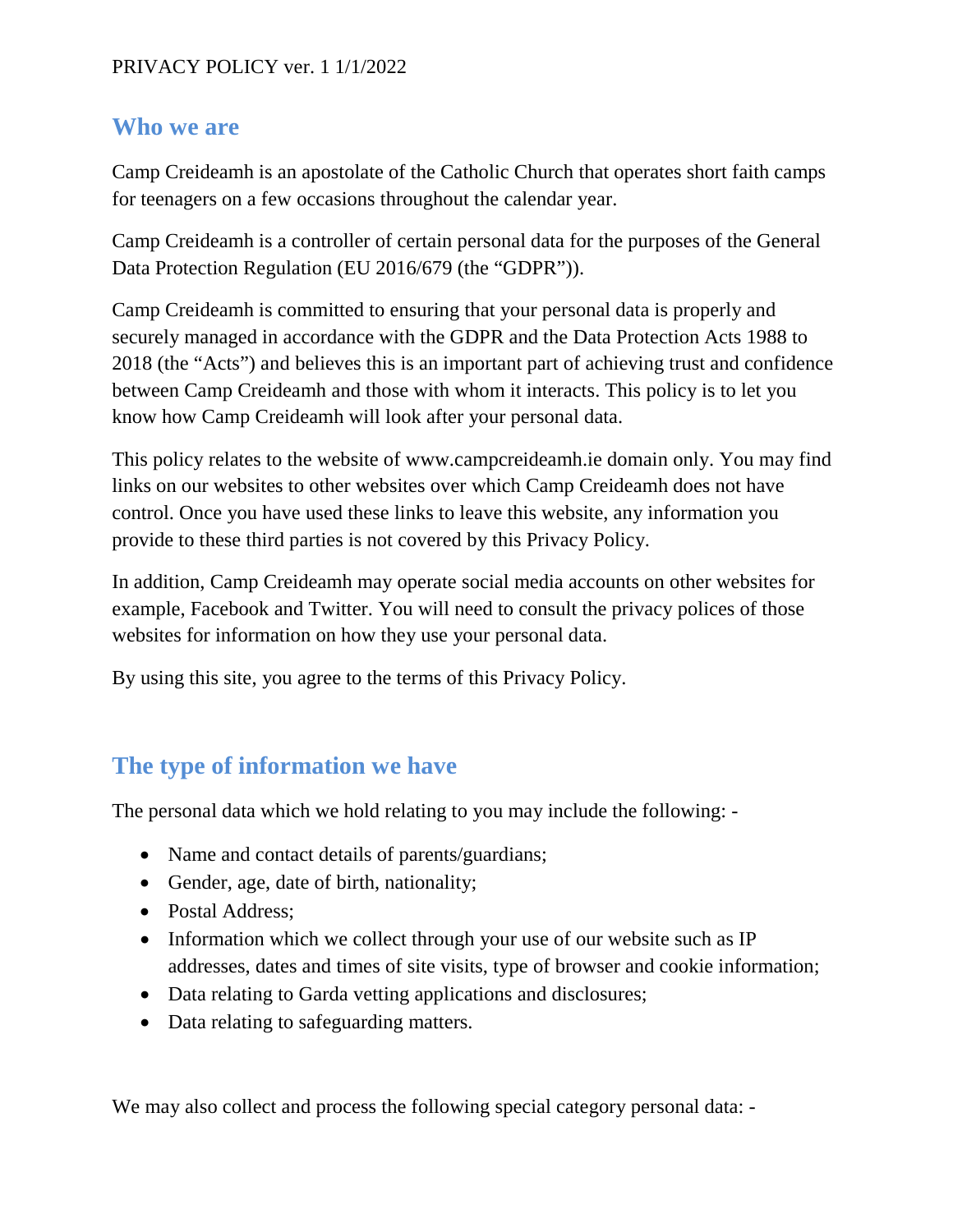- data about your race, ethnicity or religious beliefs;
- data about your health and wellbeing.

Our Safeguarding Office (Camp Creideamh utilises the Safeguarding Office of the Diocese of Cloyne, New Road, Mallow) may also process data relating to criminal convictions and offences.

### **How we collect the data we hold about you**

Camp Creideamh collects the data we hold about you in a number of ways:

- 1. When you access our website;
- 2. By you using the "contact us" facility on our website;
- 3. By you contacting Camp Creideamh by phone, email or letter and providing data to us;
- 4. Through face to face meetings with you;
- 5. When you attend Camp Creideamh training;
- 6. When you use the Garda Vetting service.

## **Why we process your data and the lawful basis for processing your data**

We must have a lawful basis for processing your data. The lawful basis will vary depending on the circumstances and the type of data involved. One lawful basis is where you have given your consent to us processing your data. (This consent can be withdrawn by contacting us.) Other examples are where the processing is necessary for one of the following: -

- our legitimate interests of advancing and upholding the Camp Creideamh apostolate;
- the performance of a contract to which you are a party;
- compliance with a legal obligation to which Camp Creideamh is subject;
- in order to protect your or another person's vital interests (i.e. where there is a risk to life or serious health risk to you or another);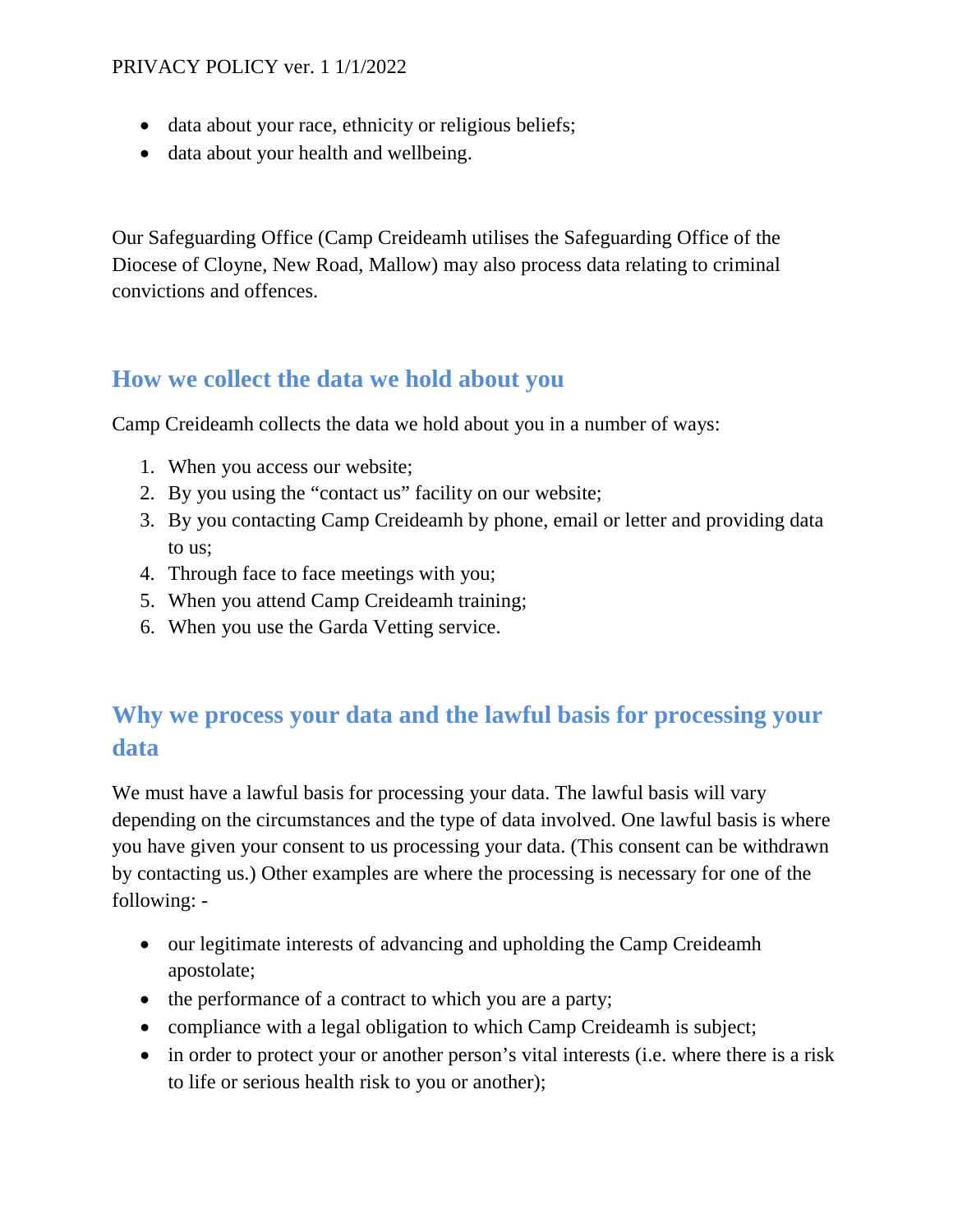• the performance of a task carried out in the public interest.

The above are examples only, you will need to contact us for further information on the legal basis for processing your personal data.

We must have a different lawful basis for processing special category data. These are set out in the GDPR but here are some examples: -

- You have given us your explicit consent to processing the information;
- Processing is necessary for the purposes of our or your obligations and rights in employment, social security and social protection law;
- Processing is necessary to protect your or another person's vital interests (i.e. where there is a risk to life or serious health risk to you or another);
- Processing is carried out in the course of our legitimate activities of advancing and upholding the Camp Creideamh apostolate where the processing relates solely to our members or to former members and the personal data is not disclosed outside Camp Creideamh without your consent;
- Processing relates to personal data which you have made public;
- Processing is necessary for the establishment, exercise or defence of legal claims;
- Processing is necessary for reasons of substantial public interest;
- Processing is necessary for the purposes of preventive or occupational medicine;
- Processing is necessary for reasons of public interest in the area of public health;
- Processing is necessary for archiving purposes in the public interest, scientific or historical research purposes or statistical purposes.

The above are examples only, please contact us if you require further information.

### **What we do with the information we have**

We use your information for a number of purposes including:

- in connection with our activities:
- to respond to queries and complaints;
- to communicate with you in relation to news about the activities, events and initiatives taking place relating to Camp Creideamh;
- to process application forms;
- as authorised or required by law;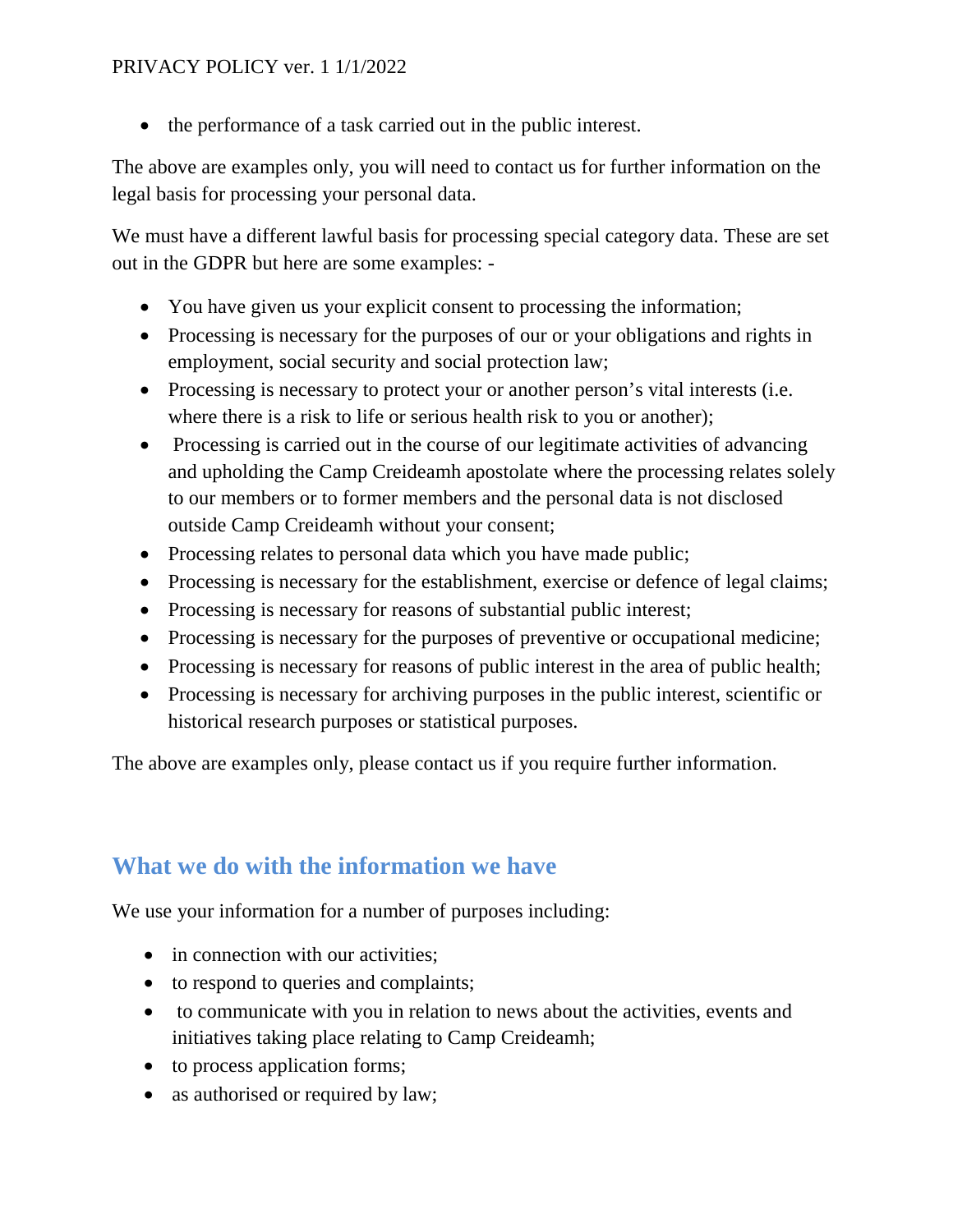- if you are a volunteer, to assess your suitability for the position you have applied for;
- to obtain and retain a Garda vetting disclosure, where required;
- to process safeguarding complaints in accordance with legal requirements;
- in the case of information gathered through cookies, to measure and analyse information on visits to the website. Information collected by cookies is not used to identify you personally.

## **Who we share your data with**

Where we feel it is necessary to share your personal data with a third party, such processing will be carried out in accordance with our obligations under the GDPR and the Acts. This means that we will either have your consent to processing your personal data in this way or there will be another lawful basis for doing so (see above under the heading "Why we process your data and the lawful basis for processing your data").

### **We may share your personal data with the following:**

- Camp Creideamh volunteer team on a "need to know" basis;
- An Garda Síochána in relation to the detection or prevention of a crime;
- Other Governmental departments or statutory agencies as required by law;
- We may post camp photos or videos to Camp Creideamh website and/or social media pages for the purposes of promoting Camp Creideamh; this will be done only with parental consent which is obtained on the activity application form.

#### **How we store your information**

We store your data in both manual and electronic format. We use the following technical and organisational measures to protect your personal data:

- We store your personal data on a secure server, access to the server is restricted to a limited number of staff;
- Manual files are kept in locked filing cabinets in the Camp Director's office. There are no files in public areas and the offices are locked every evening;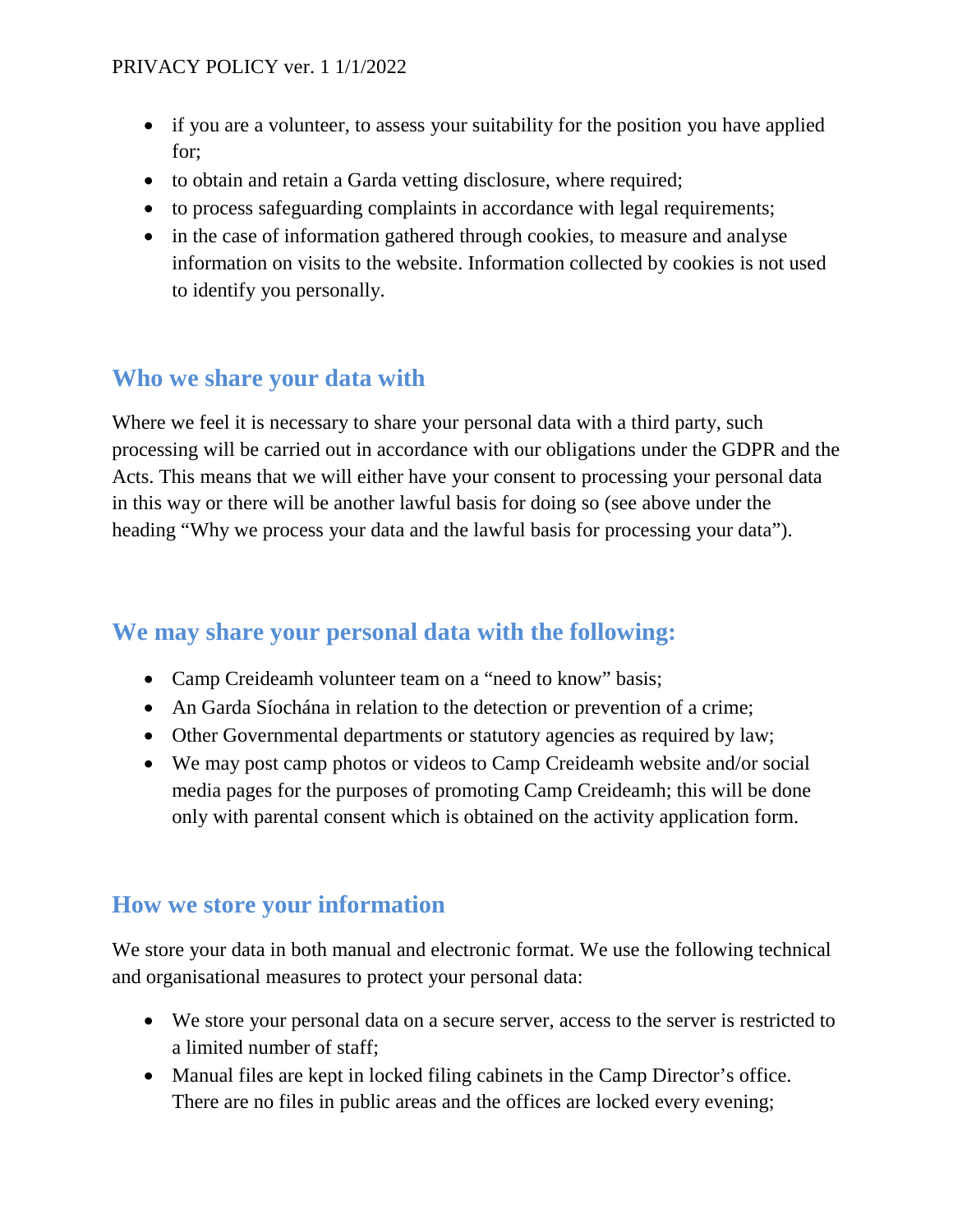- Access to computer systems is password protected;
- All documents containing personal data are shredded before being discarded;

While we use all reasonable endeavours to protect your personal data, the transmission of information via the internet is not completely secure. For this reason, we cannot guarantee the security or integrity of any personal data which is transferred from you or to you via the internet.

Transfer of your personal data outside the European Economic Area ("EEA")

We do not usually transfer your data outside the EEA. However, there may be some limited circumstances where this is necessary. For example, where you are getting married in a country outside the EEA. Some of these countries do not have laws which provide the same level of protection to your personal data as laws within the EEA. We will either obtain your consent before transferring your personal data to such a country or otherwise transfer such data in accordance with the GDPR and the Acts.

## **Your data protection rights**

You have a number of rights under the GDPR and the Acts. These include the following:

- 1. Informed you have the right to be informed about any personal data that we hold relating to you, including information as to the accuracy of the data and the purpose for which it is used;
- 2. Access you have the right to be given a copy of all of your personal data on request;
- 3. Rectification you have the right to have any inaccurate data held by us rectified free of charge;
- 4. Restriction where there is a dispute in relation to the accuracy or processing of your personal data, you can ask for a restriction to be placed on further processing;
- 5. Withdraw where we rely on your consent to process your personal data, you can withdraw your consent
- 6. Object you have the right to object to the processing of your personal data;
- 7. Erasure you have the right to request us to delete your personal data, this is known as the "right to be forgotten";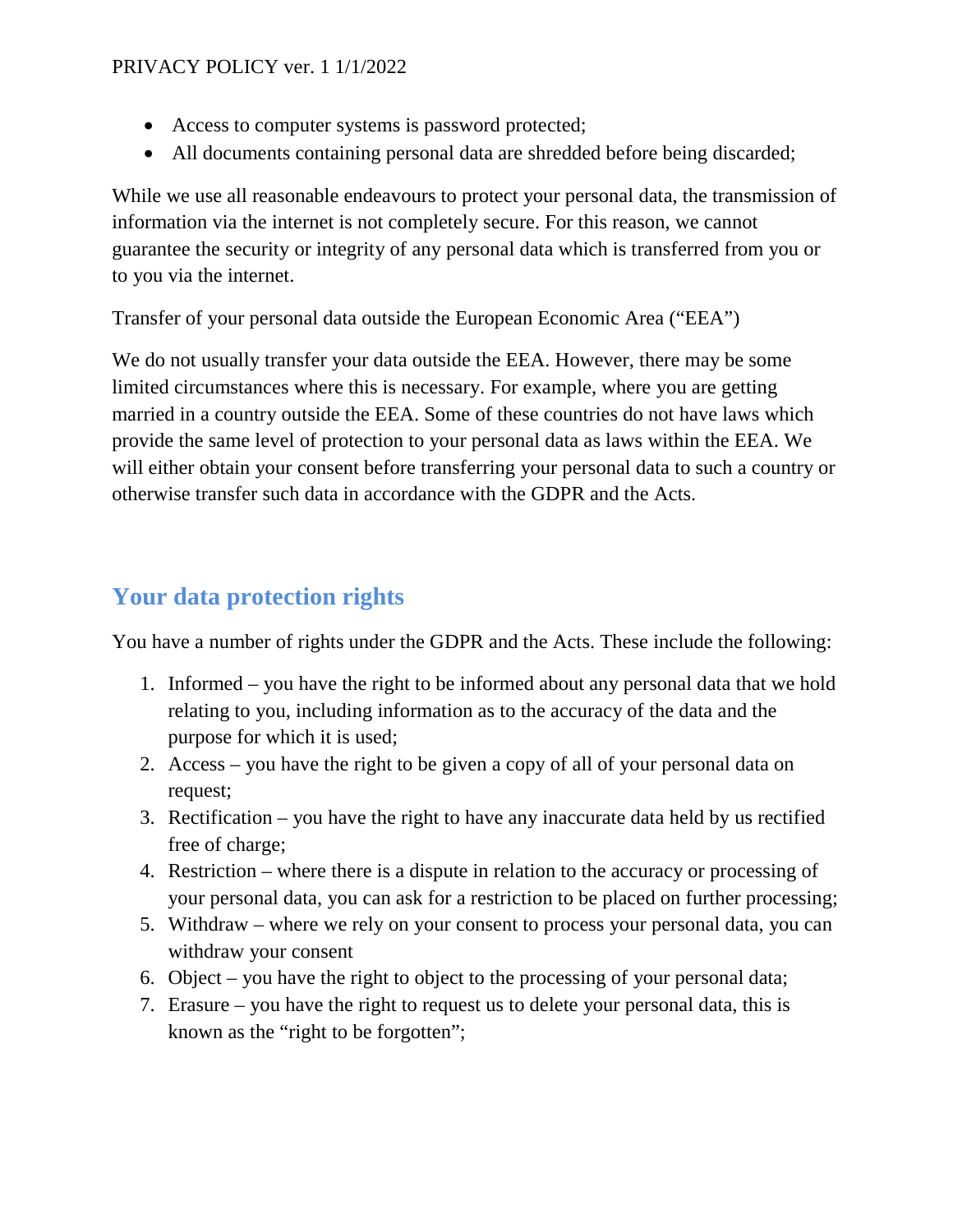8. Data portability – you have the right to request us to provide you or a third party, with a copy of your personal data in a structured, commonly used machinereadable format.

The above rights are subject to certain exceptions and may be restricted in certain circumstances.

Rights may only be exercised by the individual whose information is being held by Camp Creideamh or with that individual's express permission. We may request proof of identity for verification purposes before you can exercise any of these rights.

## **Cookies**

Our website uses cookies to help you in your interactions and to enhance your user experience. Cookies are small files placed on your computer's hard drive, or in your browser memory, when you visit our website. You can access our Cookies Policy here.

We use Google Analytics to track user engagement and usage on our website. For further information see Google's Privacy Policy here.

We also use privacy preferences. We use a tracking cookie, which is added to your computer, to remember your cookie preferences i.e. if you have allowed or disallowed them.

# **Changes to Policy**

Camp Creideamh reserves the right to review and amend this Privacy Policy at any time without notice and you should check this page regularly to review the most up to date Privacy Policy.

## **Further information**

Further information relating to your data privacy rights is available at www.dataprotection.ie